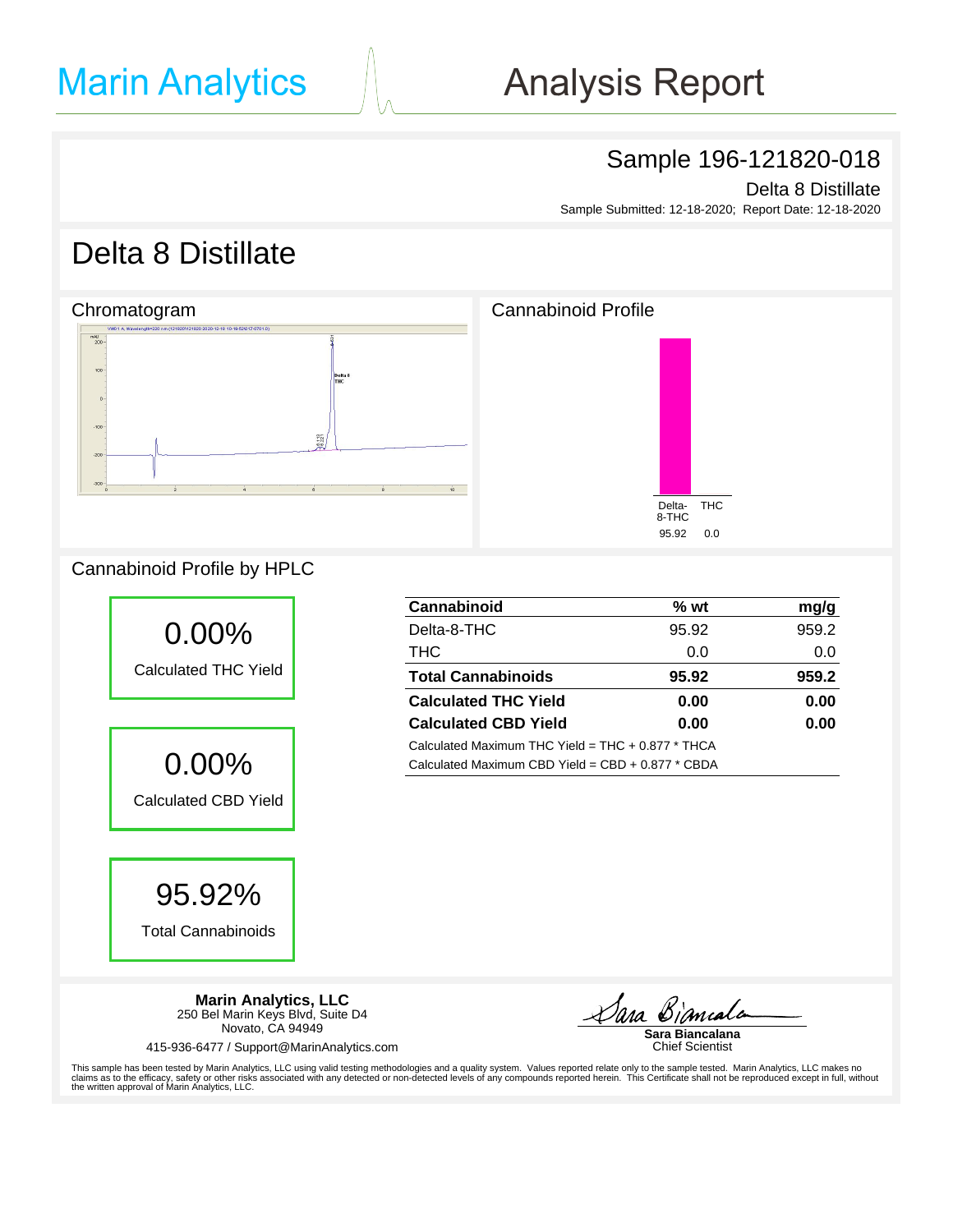# **Analysis Report**

### Sample 196-121820-017

Delta 8 Distillate

Sample Submitted: 12-18-2020; Report Date: 12-18-2020

## Delta 8 Distillate

#### Chromatogram Chromatogram Chromatogram Cannabinoid Profile  $.50$ Delta 8<br>THC  $-100$ -16  $-200$  $-260$  $\frac{58}{22}$  $-300$ -350  $-400$ THC Delta-8-THC 94.96 0.0

### Cannabinoid Profile by HPLC



94.96%

Total Cannabinoids

**Cannabinoid % wt mg/g** Delta-8-THC 94.96 949.6 THC 0.0 0.0 **Total Cannabinoids 94.96 949.6 Calculated THC Yield 0.00 0.00 Calculated CBD Yield 0.00 0.00** Calculated Maximum THC Yield = THC + 0.877 \* THCA Calculated Maximum CBD Yield = CBD + 0.877 \* CBDA

**Marin Analytics, LLC** 250 Bel Marin Keys Blvd, Suite D4 Novato, CA 94949

415-936-6477 / Support@MarinAnalytics.com

*Ma Bimcali*<br>Sara Biancalana

Chief Scientist

This sample has been tested by Marin Analytics, LLC using valid testing methodologies and a quality system. Values reported relate only to the sample tested. Marin Analytics, LLC makes no<br>claims as to the efficacy, safety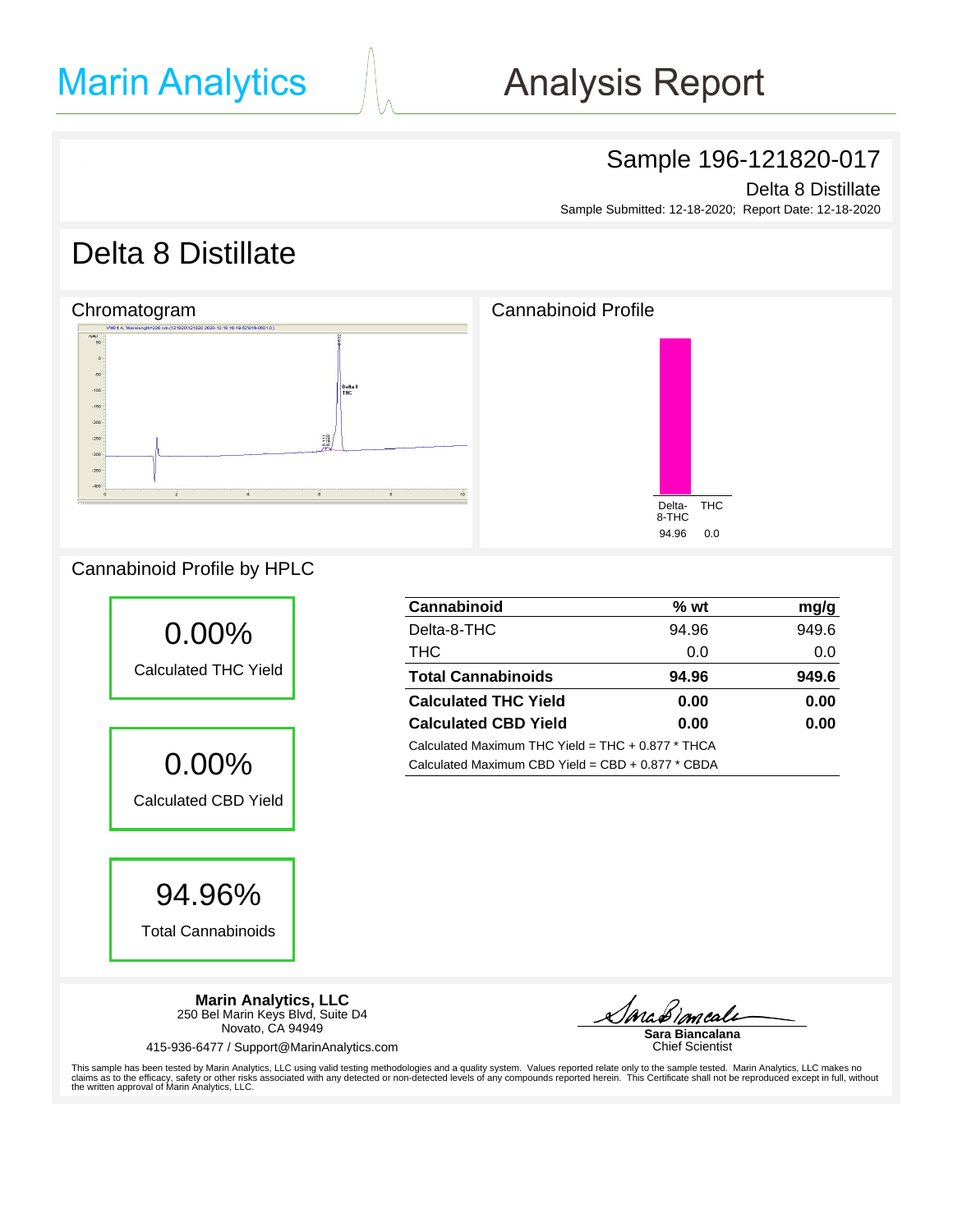MC<sub>Nutra</sub>ceuticals<br>McNutraceuticals

# **Analysis Report**

### Sample 196-121820-014

Delta 8 Distillate

Sample Submitted: 12-18-2020; Report Date: 12-18-2020

## Delta 8 Distillate



#### Cannabinoid Profile by HPLC



| <b>Cannabinoid</b>                                  | $%$ wt | mg/g  |  |  |  |
|-----------------------------------------------------|--------|-------|--|--|--|
| Delta-8-THC                                         | 94.47  | 944.7 |  |  |  |
| <b>THC</b>                                          | 0.0    | 0.0   |  |  |  |
| <b>Total Cannabinoids</b>                           | 94.47  | 944.7 |  |  |  |
| <b>Calculated THC Yield</b>                         | 0.00   | 0.00  |  |  |  |
| <b>Calculated CBD Yield</b>                         | 0.00   | 0.00  |  |  |  |
| Calculated Maximum THC Yield = $THC + 0.877$ * THCA |        |       |  |  |  |
| Calculated Maximum CBD Yield = $CBD + 0.877 * CBDA$ |        |       |  |  |  |

**Marin Analytics, LLC** 250 Bel Marin Keys Blvd, Suite D4 Novato, CA 94949

415-936-6477 / Support@MarinAnalytics.com

**Ma** Bimeale<br>Sara Biancalana

Chief Scientist

This sample has been tested by Marin Analytics, LLC using valid testing methodologies and a quality system. Values reported relate only to the sample tested. Marin Analytics, LLC makes no<br>claims as to the efficacy, safety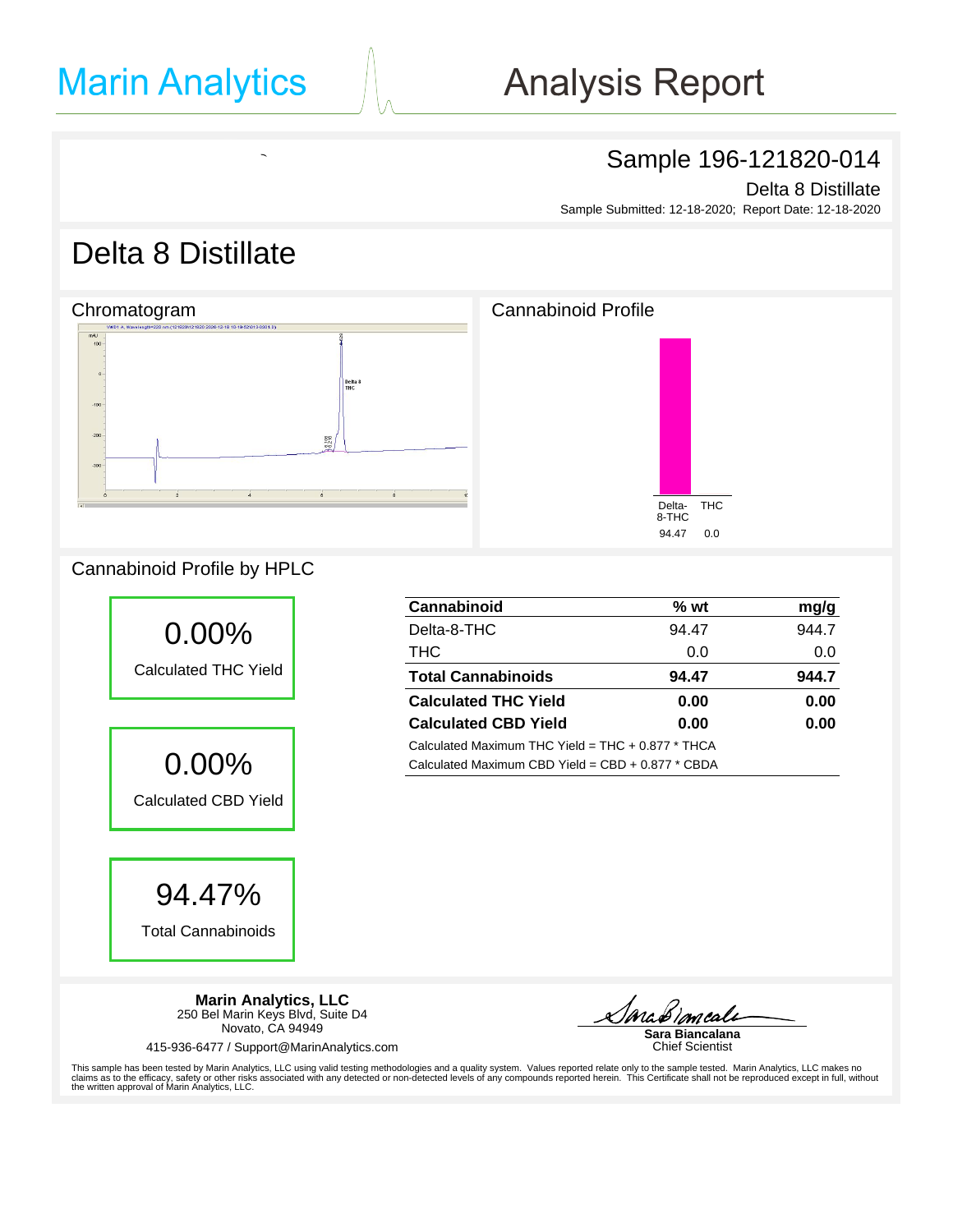#### **PharmLabs Dallas LLC** Certificate of Analysis

2567 Valley View Ln, Dallas, TX 75234, United States | License: 2020001 ISO/IEC 17025:2017 Certification L20-89-5 | Accreditation [#85368](https://www.dropbox.com/s/viyd644vbfncjoz/L20-89-5_PharmLabs_Dallas.pdf?dl=0)

#### Sample **Delta 8 clear**



| Sample ID TX201217-003 (419)    |                       | Matrix Distillate     |  |
|---------------------------------|-----------------------|-----------------------|--|
| Tested for Acct#: 201209        |                       |                       |  |
| Sampled -                       | Received Dec 17, 2020 | Reported Dec 21, 2020 |  |
| Analyses executed RES, PES, HME |                       |                       |  |

### HME - Heavy Metals Detection Analysis

Analyzed **Dec 21, 2020** | Instrument **ICP-MS** | Method **SOP-005**

| Analyte                                        |  |  | LOD LOQ Result Limit<br>ug/g ug/g ug/g ug/g Analyte                         | LOD                   | $\log/g$ $\log/g$ $\log/g$ $\log/g$ | LOO Result Limit |     |
|------------------------------------------------|--|--|-----------------------------------------------------------------------------|-----------------------|-------------------------------------|------------------|-----|
|                                                |  |  | Arsenic (As) 0.00055 0.00167 0.00 1.5 Cadmium (Cd) 0.00042 0.00127 0.00 0.3 |                       |                                     |                  |     |
| Mercury (Hg) 0.00046 0.0014 0.00 0.5 Lead (Pb) |  |  |                                                                             | 0.00036  0.0011  0.02 |                                     |                  | 1.0 |

### Sample photography



**ND** Not Detected **N/A** Not Applicable **NT** Not Reported **LOD** Limit of Detection **LOQ** Limit of Quantification **<LOQ** Detected **>ULOL** Above upper limit of linearity **CFU/g** Colony Forming Units per 1 gram **TNTC** Too Numerous to Count





Scan the QR code to verify authenticity.

Authorized Signature

trihana

Dr. Archana R. Parameswar, Laboratory Director Mon, 21 Dec 2020 09:51:08 -0800



PharmLabs Dallas LLC | 2567 Valley View Ln, Dallas, TX 75234, United States | 214.903.4405 | ISO/IEC 17025:2017 Certification L20-89-5 \*This report shall not be reproduced except in full, without the written approval of the lab. This report is for informational purposes only and should not be used to diagnose, treat or prevent any disease. Results are only for samples and batches indicated. Results are reported on an "as received" basis, unless indicated otherwise.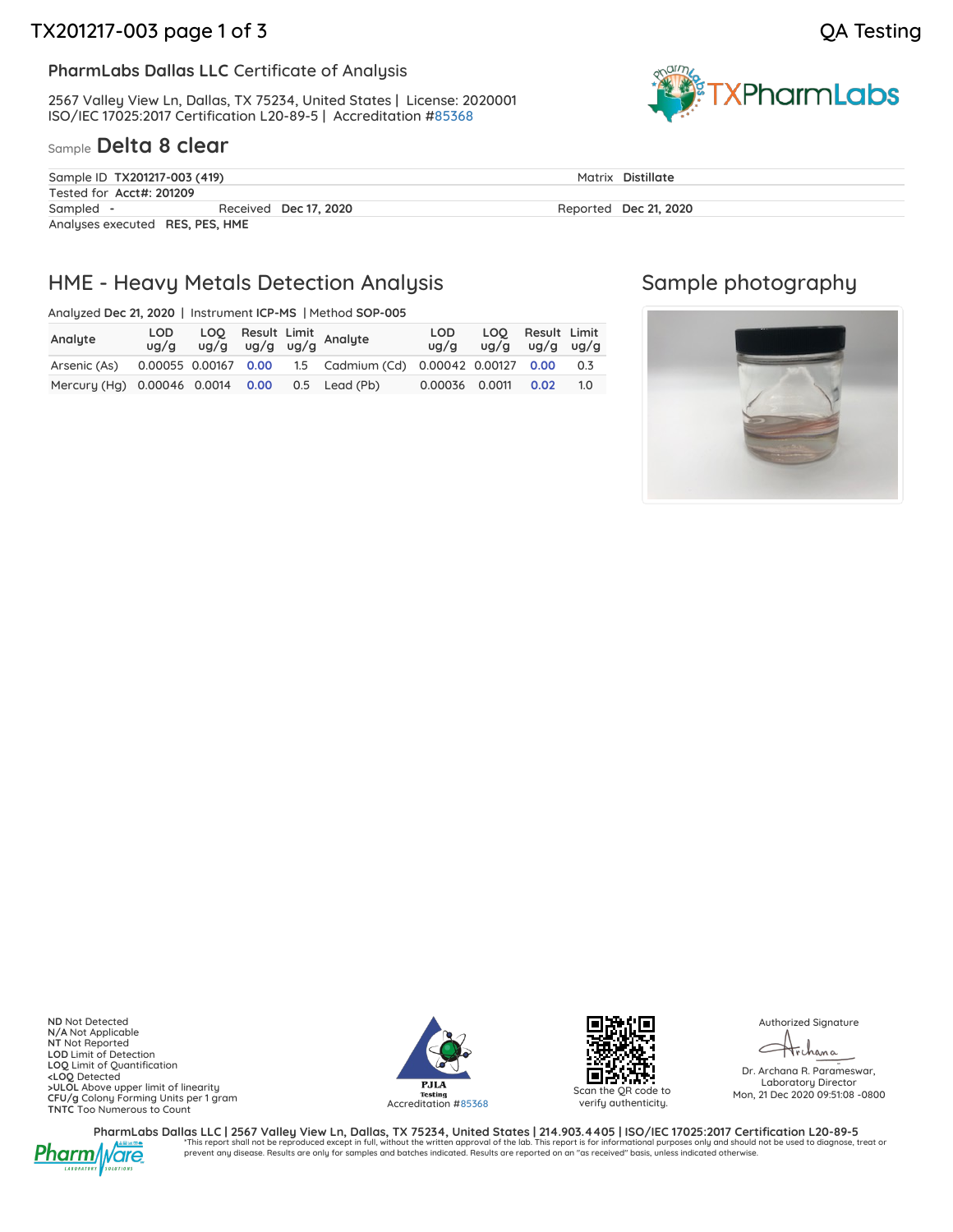### TX201217-003 page 2 of 3 QA Testing

### PES - Pesticides Screening Analysis

Analyzed **Dec 18, 2020** | Instrument **LC-MS/MS** | Method **WI-29, WI-30**

| Analyte                 | <b>LOD</b><br>ppb | LOQ<br>ppb | Result<br>ug/g | Limit<br>ug/g  | Analyte                 | <b>LOD</b><br>ppb | LOQ<br>ppb | Result<br>ug/g | Limit<br>ug/g  |
|-------------------------|-------------------|------------|----------------|----------------|-------------------------|-------------------|------------|----------------|----------------|
| Abamectin               | 0.11              | 0.33       | <b>ND</b>      | 0.3            | Acephate                | 0.23              | 0.7        | <b>ND</b>      | 5              |
| Acequinocyl             | 0.11              | 0.32       | <b>ND</b>      | $\overline{4}$ | Acetamiprid             | 0.02              | 0.05       | <b>ND</b>      | 5              |
| Aldicarb                | 0.02              | 0.05       | <b>ND</b>      | 0.4            | Azoxystrobin            | 0.02              | 0.06       | <b>ND</b>      | 40             |
| <b>Bifenazate</b>       | 0.01              | 0.03       | <b>ND</b>      | 5              | <b>Bifenthrin</b>       | 0.02              | 0.06       | <b>ND</b>      | 0.5            |
| <b>Boscalid</b>         | 0.06              | 0.17       | <b>ND</b>      | 10             | Carbaryl                | 0.01              | 0.04       | <b>ND</b>      | 0.5            |
| Carbofuran              | 0.01              | 0.02       | <b>ND</b>      | 0.01           | Chlorantraniliprole     | 0.01              | 0.03       | <b>ND</b>      | 40             |
| Chlorpyrifos            | 0.01              | 0.03       | <b>ND</b>      | 0.01           | Clofentezine            | 0.01              | 0.04       | <b>ND</b>      | 0.5            |
| Coumaphos               | 0.04              | 0.12       | <b>ND</b>      | 0.04           | Cufluthrin              | 2.32              | 7.02       | <b>ND</b>      | 2.32           |
| Cypermethrin            | 0.37              | 1.13       | <b>ND</b>      | $\mathbf{1}$   | Daminozide              | 0.55              | 1.65       | <b>ND</b>      | 0.55           |
| Diazinon                | 0.01              | 0.04       | <b>ND</b>      | 0.2            | <b>Dichlorvos</b>       | 0.05              | 0.14       | <b>ND</b>      | 0.05           |
| Dimethoate              | 0.01              | 0.02       | <b>ND</b>      | 0.01           | Dimethomorph            | 0.01              | 0.03       | <b>ND</b>      | 20             |
| Ethoprophos (Prophos)   | 0.02              | 0.05       | <b>ND</b>      | 0.02           | Etofenprox              | 0.01              | 0.04       | <b>ND</b>      | 0.01           |
| Etoxazole               | 0.01              | 0.02       | <b>ND</b>      | 1.5            | Fenhexamid              | 0.04              | 0.14       | <b>ND</b>      | 10             |
| Fenoxycarb              | 0.02              | 0.06       | <b>ND</b>      | 0.02           | Fenpyroximate           | 0.01              | 0.04       | <b>ND</b>      | $\overline{2}$ |
| Fipronil                | 0.01              | 0.04       | <b>ND</b>      | 0.01           | Fludioxinil             | 0.02              | 0.05       | <b>ND</b>      | 30             |
| Flunicamide             | 0.01              | 0.03       | <b>ND</b>      | $\overline{2}$ | Hexythiazox             | 0.01              | 0.02       | <b>ND</b>      | $\overline{2}$ |
| Imazalil                | 0.06              | 0.17       | <b>ND</b>      | 0.06           | Imidacloprid            | 0.04              | 0.11       | <b>ND</b>      | 0.4            |
| Kresoxim-methul         | 0.02              | 0.05       | <b>ND</b>      | $\mathbf{1}$   | Malathion               | 0.01              | 0.03       | <b>ND</b>      | 5              |
| Metalaxyl               | 0.01              | 0.02       | <b>ND</b>      | 15             | Methiocarb              | 0.01              | 0.03       | <b>ND</b>      | 0.4            |
| Methomyl                | 0.02              | 0.05       | <b>ND</b>      | 0.4            | Mevinphos               | 0.06              | 0.18       | <b>ND</b>      | 0.06           |
| Myclobutanil            | 1.19              | 3.61       | <b>ND</b>      | 9              | Naled                   | 0.03              | 0.08       | <b>ND</b>      | 0.5            |
| Oxamul                  | 0.02              | 0.05       | <b>ND</b>      | $\mathbf{1}$   | Paclobutrazole          | 0.02              | 0.06       | <b>ND</b>      | 0.02           |
| Permethrin              | 0.08              | 0.26       | <b>ND</b>      | 20             | Phosmet                 | 0.01              | 0.03       | <b>ND</b>      | 0.2            |
| Piperonyl Butoxide      | 0.01              | 0.04       | <b>ND</b>      | 8              | Prallethrin             | 0.1               | 0.3        | <b>ND</b>      | 0.4            |
| Propiconazole           | 0.07              | 0.22       | <b>ND</b>      | 20             | Baygon (Propoxur)       | 0.01              | 0.03       | <b>ND</b>      | 0.01           |
| Purethrin-I             | 0.02              | 0.06       | <b>ND</b>      | $\mathbf{1}$   | Puridaben               | 0.01              | 0.02       | <b>ND</b>      | 3              |
| Spinetoram              | 0.23              | 0.69       | <b>ND</b>      | 3              | Spinosyn A              | 0.01              | 0.02       | <b>ND</b>      | 3              |
| Spinosyn D              | 0.005             | 0.01       | <b>ND</b>      | 3              | Spiromesifen            | 0.05              | 0.14       | <b>ND</b>      | 12             |
| Spirotetramat           | 0.01              | 0.03       | <b>ND</b>      | 13             | Spiroxamine             | 0.01              | 0.03       | <b>ND</b>      | 0.01           |
| Tebuconazole            | 0.01              | 0.03       | <b>ND</b>      | $\overline{2}$ | Thiachloprid            | 0.01              | 0.03       | <b>ND</b>      | 0.01           |
| Thiamethoxam            | 0.01              | 0.04       | <b>ND</b>      | 4.5            | Trifloxystrobin         | 0.01              | 0.03       | <b>ND</b>      | 30             |
| <b>Methyl Parathion</b> | 0.05              | 0.14       | <b>ND</b>      | 8.5            | Chlorfenapyr            | 0.83              | 2.53       | <b>ND</b>      | 0.83           |
| Chlordane               | 0.74              | 2.25       | <b>ND</b>      | 0.74           | Pentachloronitrobenzene | 0.06              | 0.17       | <b>ND</b>      | 0.2            |

**ND** Not Detected **N/A** Not Applicable **NT** Not Reported **LOD** Limit of Detection<br>**<LOQ** Limit of Quantification<br>**<LOQ** Detected<br>**>ULOL** Above upper limit of linearity<br>**CFU/g** Colony Forming Units per 1 gram<br>**TNTC** Too Numerous to Count





Scan the QR code to verify authenticity.

Authorized Signature

trchana ✓

Dr. Archana R. Parameswar, Laboratory Director Mon, 21 Dec 2020 09:51:08 -0800



PharmLabs Dallas LLC | 2567 Valley View Ln, Dallas, TX 75234, United States | 214.903.4405 | ISO/IEC 17025:2017 Certification L20-89-5<br>This repert shall not be reproduced except in full, without the written approval of the